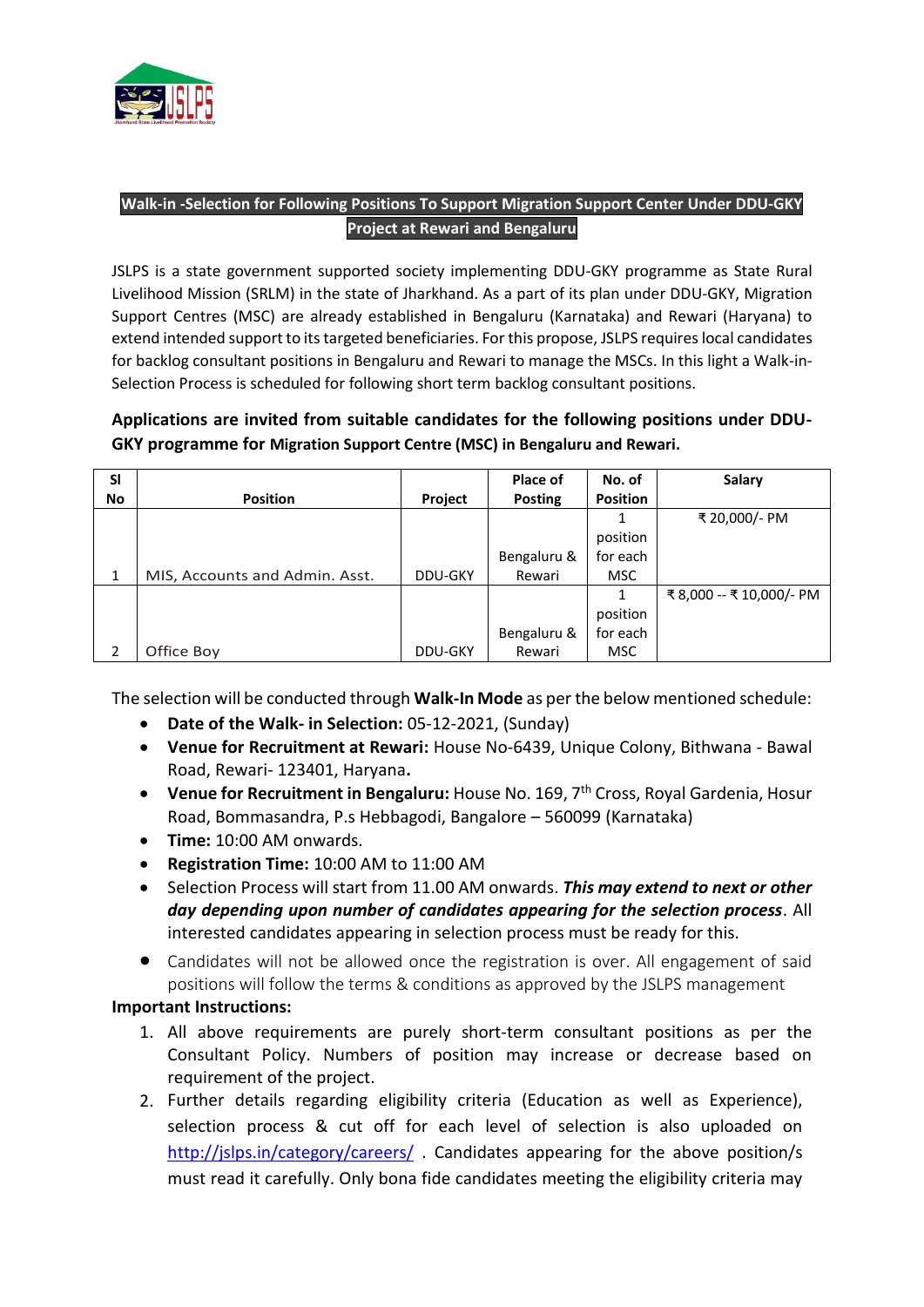appear for Walk-In selection process. The candidates who do not possess relevant educational qualification and experience may not apply for any of the above positions.

- 3. The selection process will include Written Test, Presentation/GD and Personal Interview.
- 4. Written test for all advertised positions will be the base for shortlisting for next stages of recruitment.
- 5. The Candidate has to carry following documents (original as well as self-attested photocopy) at the time of Walk-In Selection Process:
	- a. All Educational / Academic Certificates.
	- b. All Experience Certificates (Relieving and Experience Letter from all previous employers. Appointment letter of current employer).
	- c. Aadhar card/Driving Licence/Voter ID or other relevant photo Identity Proof.
	- d. 2 passport size recent coloured photograph of self.
- 6. No TA/DA will be given to candidates for attending the Walk-In selection process

## **DETAILS OF DESIRED QUALIFICATION, EXPERIENCE, SKILLS AND JOB DESCRIPTION**

| Sr.                 | <b>Position</b>                       | No. Of                          | <b>Eligibility Criteria</b>                                                                                                                                                                                                                                                                                                                                                                                                                                                                                                                                                                                                                                                                                                                                                                                                                                                                                                      |  |
|---------------------|---------------------------------------|---------------------------------|----------------------------------------------------------------------------------------------------------------------------------------------------------------------------------------------------------------------------------------------------------------------------------------------------------------------------------------------------------------------------------------------------------------------------------------------------------------------------------------------------------------------------------------------------------------------------------------------------------------------------------------------------------------------------------------------------------------------------------------------------------------------------------------------------------------------------------------------------------------------------------------------------------------------------------|--|
| No.<br>$\mathbf{1}$ | MIS, Accounts and<br>Admin. Assistant | <b>Position</b><br>$\mathbf{1}$ | <b>Qualification:</b><br>Full Time 3 years' Graduate Degree in Commerce or similar from a<br>government recognised university/academic institution.                                                                                                                                                                                                                                                                                                                                                                                                                                                                                                                                                                                                                                                                                                                                                                              |  |
|                     |                                       |                                 | <b>Experience Required:</b><br>Minimum2 years of post-qualification (starting after successful<br>completion of minimum required education qualification)<br>RELEVANT work experience (in subject related to the position) of<br>project/programme for<br>working<br>poverty<br>eradication<br>in<br>/livelihoods/social or rural development implemented<br>by<br>Government/reputed NGOs/Corporate Entities<br>or<br>relevant<br>organisation. Experience should include being engaged in<br>programme implementation role. Experience of working with<br>poor's institutions and government systems would be given<br>preference.                                                                                                                                                                                                                                                                                             |  |
|                     |                                       |                                 | <b>Skills Required</b><br>Computer Skills - Excellent working knowledge in MS<br>$\bullet$<br>Office environment.                                                                                                                                                                                                                                                                                                                                                                                                                                                                                                                                                                                                                                                                                                                                                                                                                |  |
|                     |                                       |                                 | Language Skills - Very Good writing and oral skills in both<br>$\bullet$<br>English and Hindi.<br>Other Skills and Knowledge - Knowing Government system<br>$\bullet$<br>& its functioning, development policies and good<br>understanding of Jharkhand's development priorities<br>would strengthen the candidature. Ready to be located<br>anywhere in the state of Karnataka as per programme<br>requirement and decision of the JSLPS management.<br>Good verbal and written communication skills, Excellent<br>$\bullet$<br>attention to detail and the ability to maintain clear and<br>accurate financial records<br>Computer literacy and the ability to use various specialist<br>$\bullet$<br>applications and Reasonable word processing skills<br>Good administrative skills, an organised and methodical<br>$\bullet$<br>approach to working and the ability to concentrate on one<br>task for long periods of time |  |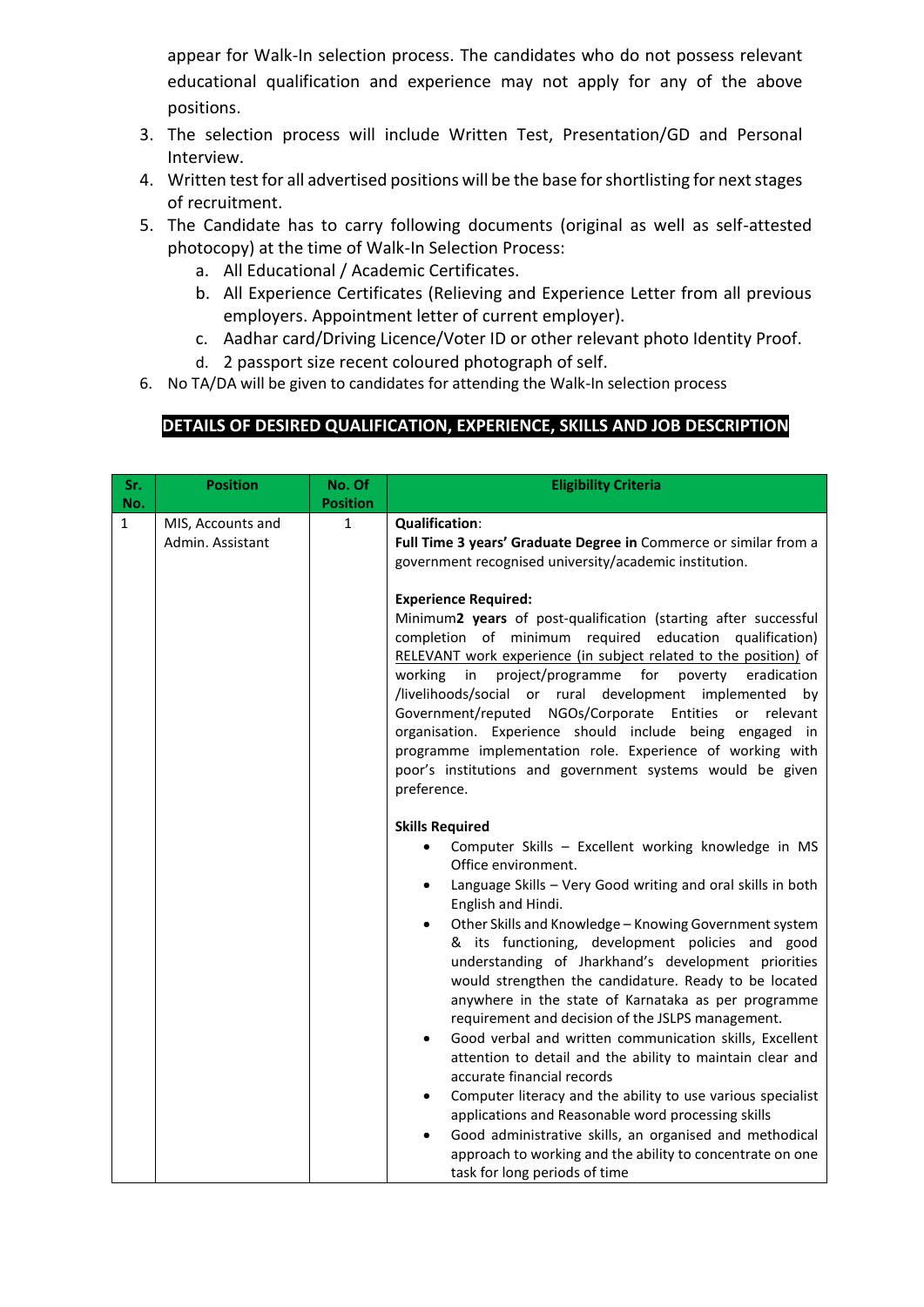|  | The ability to work independently and as part of a team, a<br>$\bullet$<br>polite cheerful attitude, particularly when meeting<br>candidates and an honest and discreet attitude when<br>dealing with company accounts |
|--|------------------------------------------------------------------------------------------------------------------------------------------------------------------------------------------------------------------------|
|  | A willingness to undertake professional development, the<br>$\bullet$<br>ability to work to deadline and he ability to balance a<br>number of conflicting demands                                                      |
|  | The ability to learn quickly and adapt to (often complex) in-<br>$\bullet$<br>house systems                                                                                                                            |

#### **Duties & Responsibilities:**

- To maintain files and computerized accounting databases and to scan and fil all paper documents into office network and to perform daily entry of accounting and weekly perform checking and updating.
- To perform debit, credit and totals accounts on computer spreadsheets, using Excel.
- Responsible for Management of petty cash transactions, Prepare weekly and monthly financial reports.
- To maintain confidential information. to perform general office duties and administrative tasks.
- To help to coordinate team activities and ensure that efficient accounting services were provided at all times and to perform basic office tasks, such as filing, data entry, answering phone calls, processing the E-Mails etc.
- You will be responsible for the data management which includes timely collection of records, entering data in the MIS system, verifying the data and reporting
- To act as first point of contact with the field. Coordinate all field activities with implementing staff and to assist in designing of project specific monitoring tools.
- To Ensure formal and informal project monitoring reports are submitted to Center manager in a timely and efficient manner and to maintain confidentiality and observe data protection guidelines.
- To answer and direct phone calls, organize and schedule appointments
- Plan meetings and take detailed minutes, write and distribute email, correspondence memos, letters, faxes and forms
- Assist in the preparation of regularly scheduled reports, develop and maintain a filing system
- Update and maintain office policies and procedures
- Maintain contact lists, book travel arrangements and submit and reconcile expense reports
- Provide general support to visitors and to act as the point of contact for internal and external clients
- Liaise with other staffs to handle requests and queries from senior managers

#### **Any other duties assigned by the project authorities.**

| Sr.<br>No.    | <b>Position</b> | No. Of<br><b>Position</b> | <b>Eligibility Criteria</b>                                                                                                                                                                                        |
|---------------|-----------------|---------------------------|--------------------------------------------------------------------------------------------------------------------------------------------------------------------------------------------------------------------|
| $\mathcal{P}$ | Office Boy      | 1                         | <b>Qualification:</b><br>Minimum 8 <sup>th</sup> Class pass out with basic office skills<br><b>Skills and Specifications:</b><br>Should be honest, respectful, and trustworthy.                                    |
|               |                 |                           | <b>Experience:</b><br>Minimum 1 years of post-qualification (starting after successful<br>completion of minimum required education qualification)<br>RELEVANT work experience (in subject related to the position) |

#### **Duties & Responsibilities:**

- Monitoring the use of equipment and supplies within the office.
- Dealing with queries or requests from the visitors and employees.
- Coordinating the maintenance and repair of office equipment.
- Assisting other administrative staff in wide range of office duties.
- Cooperating with office staff to maintain proper interaction and a friendly environment within the office.
- Making & Serving Tea/Coffee, Lunch/Snacks to Management, Office Staff & Visitors.